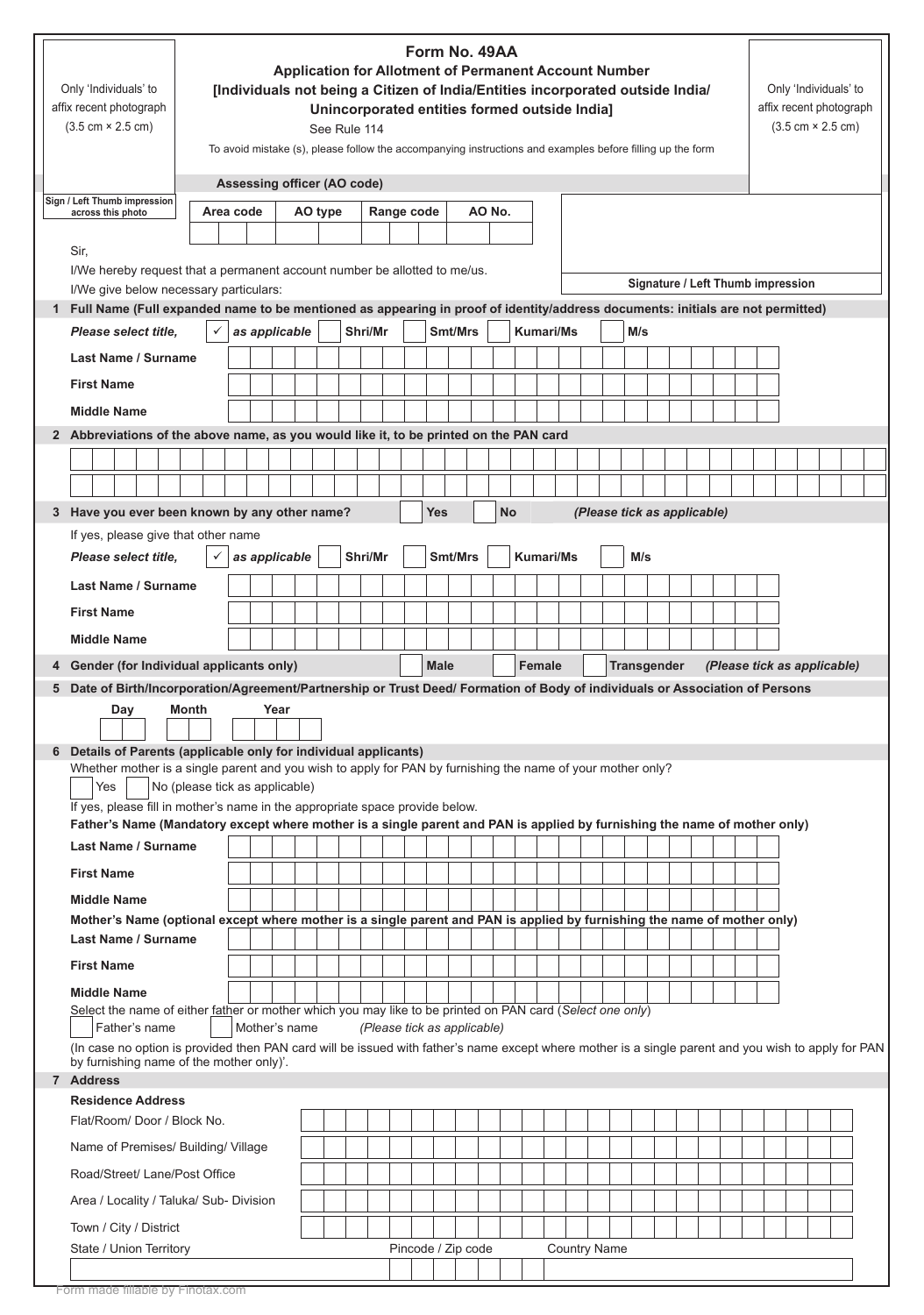| <b>Office Address</b>                                                                                                                                                              |                                                                    |  |  |  |  |  |  |  |  |  |
|------------------------------------------------------------------------------------------------------------------------------------------------------------------------------------|--------------------------------------------------------------------|--|--|--|--|--|--|--|--|--|
| Name of office                                                                                                                                                                     |                                                                    |  |  |  |  |  |  |  |  |  |
| Flat/Room/ Door / Block No.                                                                                                                                                        |                                                                    |  |  |  |  |  |  |  |  |  |
| Name of Premises/ Building/ Village                                                                                                                                                |                                                                    |  |  |  |  |  |  |  |  |  |
| Road/Street/ Lane/Post Office                                                                                                                                                      |                                                                    |  |  |  |  |  |  |  |  |  |
| Area / Locality / Taluka/ Sub- Division                                                                                                                                            |                                                                    |  |  |  |  |  |  |  |  |  |
| Town / City / District                                                                                                                                                             |                                                                    |  |  |  |  |  |  |  |  |  |
| Pincode / Zip code<br>State / Union Territory                                                                                                                                      | <b>Country Name</b>                                                |  |  |  |  |  |  |  |  |  |
|                                                                                                                                                                                    |                                                                    |  |  |  |  |  |  |  |  |  |
| <b>Residence</b><br><b>Address for Communication</b><br>8                                                                                                                          | <b>Office</b><br>(Please tick as applicable)                       |  |  |  |  |  |  |  |  |  |
| 9 Telephone Number & Email ID details                                                                                                                                              |                                                                    |  |  |  |  |  |  |  |  |  |
| Country code Area / STD Code                                                                                                                                                       | Telephone / Mobile number                                          |  |  |  |  |  |  |  |  |  |
|                                                                                                                                                                                    |                                                                    |  |  |  |  |  |  |  |  |  |
| Email ID                                                                                                                                                                           |                                                                    |  |  |  |  |  |  |  |  |  |
|                                                                                                                                                                                    |                                                                    |  |  |  |  |  |  |  |  |  |
| 10 Status of applicant                                                                                                                                                             |                                                                    |  |  |  |  |  |  |  |  |  |
| Please select status,<br>as applicable                                                                                                                                             | Government                                                         |  |  |  |  |  |  |  |  |  |
| Individual<br>Hindu undivided family<br>Company                                                                                                                                    | Partnership Firm<br><b>Association of Persons</b>                  |  |  |  |  |  |  |  |  |  |
| <b>Local Authority</b><br>Body of Individuals<br>Trusts                                                                                                                            | Artificial Juridical Persons<br>Limited Liability Partnership      |  |  |  |  |  |  |  |  |  |
|                                                                                                                                                                                    |                                                                    |  |  |  |  |  |  |  |  |  |
| 11 Registration Number (for company, firms, etc.)                                                                                                                                  |                                                                    |  |  |  |  |  |  |  |  |  |
|                                                                                                                                                                                    |                                                                    |  |  |  |  |  |  |  |  |  |
| 12 Country of citizenship                                                                                                                                                          | ISD code of country of citizenship                                 |  |  |  |  |  |  |  |  |  |
| 13 Source of Income                                                                                                                                                                | Please select status,<br>as applicable                             |  |  |  |  |  |  |  |  |  |
|                                                                                                                                                                                    |                                                                    |  |  |  |  |  |  |  |  |  |
|                                                                                                                                                                                    |                                                                    |  |  |  |  |  |  |  |  |  |
| <b>Salary</b>                                                                                                                                                                      | <b>Capital Gains</b>                                               |  |  |  |  |  |  |  |  |  |
| Income from Business / Profession<br><b>Business/Profession code</b>                                                                                                               | [For Code: Refer instructions]<br><b>Income from Other sources</b> |  |  |  |  |  |  |  |  |  |
| Income from House property                                                                                                                                                         | No income                                                          |  |  |  |  |  |  |  |  |  |
|                                                                                                                                                                                    |                                                                    |  |  |  |  |  |  |  |  |  |
| 14 Representative or Agent of the Applicant in India                                                                                                                               |                                                                    |  |  |  |  |  |  |  |  |  |
| Full name, address of the Representative or Agent                                                                                                                                  |                                                                    |  |  |  |  |  |  |  |  |  |
| Full Name (Full expanded name: initials are not permitted)                                                                                                                         |                                                                    |  |  |  |  |  |  |  |  |  |
| as applicable<br>Shri/Mr<br>Smt/Mrs<br>Please select title,<br>$\checkmark$                                                                                                        | <b>Kumari/Ms</b><br>M/s                                            |  |  |  |  |  |  |  |  |  |
| <b>Last Name / Surname</b>                                                                                                                                                         |                                                                    |  |  |  |  |  |  |  |  |  |
| <b>First Name</b>                                                                                                                                                                  |                                                                    |  |  |  |  |  |  |  |  |  |
| <b>Middle Name</b>                                                                                                                                                                 |                                                                    |  |  |  |  |  |  |  |  |  |
| <b>Address</b>                                                                                                                                                                     |                                                                    |  |  |  |  |  |  |  |  |  |
| Flat/Room/Door / Block No.                                                                                                                                                         |                                                                    |  |  |  |  |  |  |  |  |  |
|                                                                                                                                                                                    |                                                                    |  |  |  |  |  |  |  |  |  |
| Name of Premises/ Building/ Village                                                                                                                                                |                                                                    |  |  |  |  |  |  |  |  |  |
| Road/Street/ Lane/Post Office                                                                                                                                                      |                                                                    |  |  |  |  |  |  |  |  |  |
| Area / Locality / Taluka/ Sub-Division                                                                                                                                             |                                                                    |  |  |  |  |  |  |  |  |  |
| Town / City / District                                                                                                                                                             |                                                                    |  |  |  |  |  |  |  |  |  |
| Pincode / Zip code<br>State / Union Territory                                                                                                                                      |                                                                    |  |  |  |  |  |  |  |  |  |
|                                                                                                                                                                                    |                                                                    |  |  |  |  |  |  |  |  |  |
| 15 Documents submitted as Proof of Identity(POI) and Proof of Address (POA)                                                                                                        |                                                                    |  |  |  |  |  |  |  |  |  |
| I/We have enclosed                                                                                                                                                                 | as proof of identity,<br>as                                        |  |  |  |  |  |  |  |  |  |
|                                                                                                                                                                                    |                                                                    |  |  |  |  |  |  |  |  |  |
| proof of address, and<br>[Please refer to the instructions (as specified in Rule 114 of I.T. Rules, 1962) for list of mandatory certified documents to be submitted as applicable] | as mandatory certified documents                                   |  |  |  |  |  |  |  |  |  |